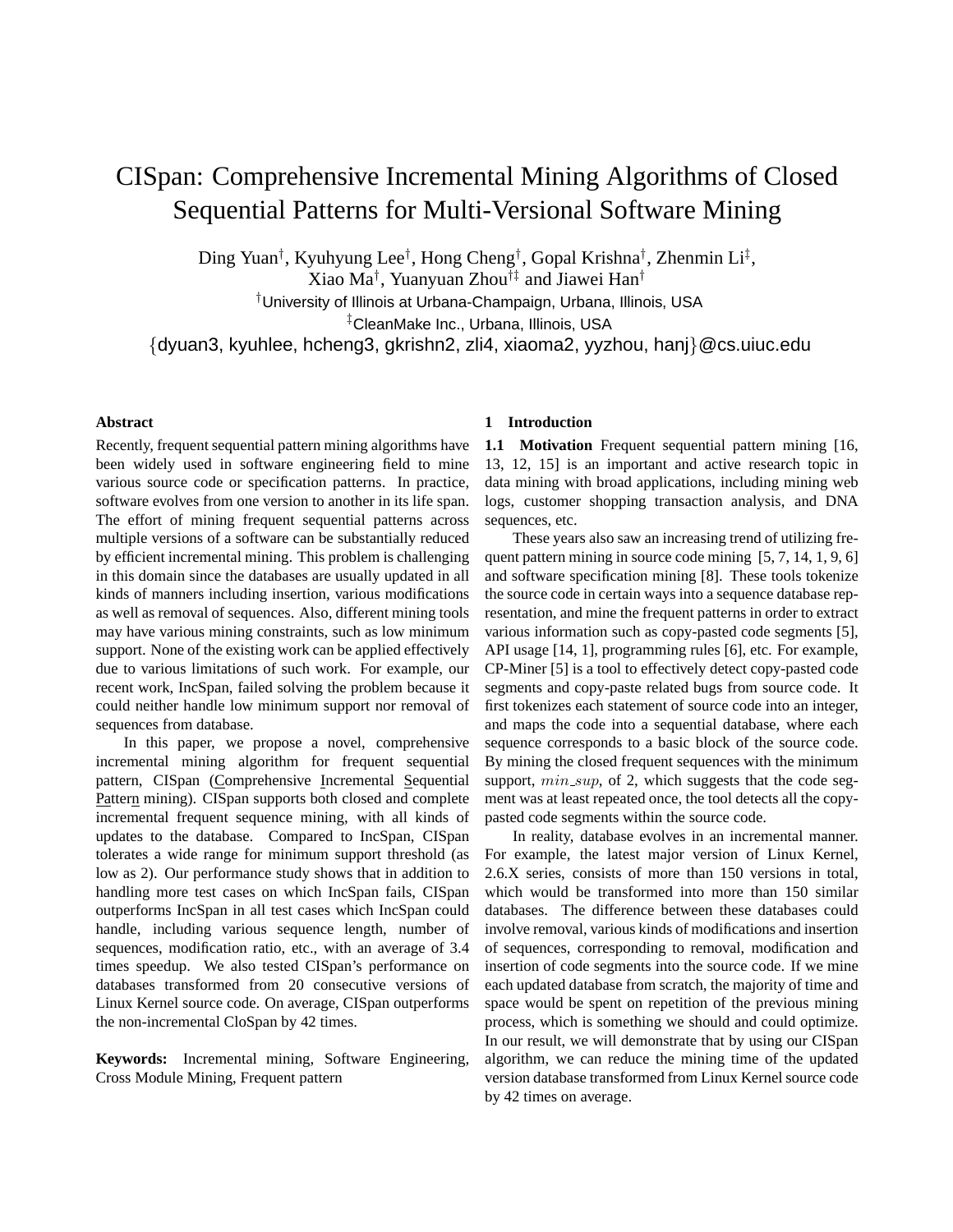Because of the significance of this problem, many studies have contributed to making sequential pattern mining incremental [4, 10, 17, 3]. Our recent work, Inc-Span [4], demonstrated it significantly outperforms the nonincremental sequential mining algorithm [12] and the previously proposed incremental algothim [10], and thus is considered the state-of-the-art of incremental sequential pattern mining. When mining the original database, IncSpan not only buffers the frequent sequences, but also sequences that are *semi-frequent*, which are likely to become frequent in the new version. Later when mining the new version, only sequences with support over a certain threshold will likely become frequent out of un-buffered sequences.

However, during our attempts to apply IncSpan into the code mining tools, we found that IncSpan is neither general enough to handle real life database evolution nor real life mining requirement (for example, CP-Miner requires minimum support threshold to be 2). In addition, the performance of IncSpan is far from optimal. The limitation and cost of IncSpan can be summarized as follows.

- **Failure to handle removal of sequences.** IncSpan could only handle insertion of sequences or appending items into the tail of each sequence. The databases in real world would evolve in far more varied ways. For example, the source code database we encountered would involve removal, various kinds of modifications such as adding or removing items, as well as insertion of the sequences.
- **Difficulties for mining frequent sequences with low minimum support.** IncSpan buffers *semi-frequent* sequences, sequences with support between  $[\mu \times$  $min\_sup, min\_sup$ ) where  $\mu$  is the buffer ratio between 0 and 1. When the  $min\_sup$  itself is small, Inc-Span would end up buffering huge amount of semifrequent sequences, and significantly degrade the performance. In the CP-Miner context, the  $min\_sup$  is 2. In this extreme case, IncSpan will not be effective at all, since it has to buffer semi-frequent sequences with support 1, that are all the subsequences in the database (exponential of sequence number in the database).
- **Unable to mine closed sequences.** In many context, we only care about closed sequences. Given the closed frequent sequences, we can always derive the set of complete frequent sequences. In CP-Miner's context, it reports only the closed frequent sequences, which represent the largest copy-pasted code region.
- **Require difficult parameter tuning.** In the IncSpan algorithm, user has to specify the semi-frequent buffer ratio,  $\mu$ . However, without the knowledge of the details of the algorithm, it is difficult for users to tune this to an optimal buffer ratio.

Our initial motivation comes from the effort to optimize CP-Miner [5] to work in an incremental manner to analyze software evolution patterns. In CP-Miner, after tokenizing the program into a sequential database, it applies CloSpan [15] to mine all the closed frequent sequences out from the database. The evolution of software results into removal, modification and insertion of sequences in our database, and the  $min\_sup$  for CP-Miner is 2. After a careful survey of the previous work, we concluded that none of existing work, to the best of our knowledge, could be applied to solve our problem effectively. Bearing this motivation in mind, we set our foot to develop a comprehensive solution to incremental frequent sequential pattern mining problem.

**1.2 Challenge** Any update to a database can be modeled as removals and insertions of sequences. If a sequence  $\alpha$ in old database is modified to  $\alpha'$  in the new database, it could be treated as  $\alpha$  removed from old database and  $\alpha'$  is inserted into the new database. Thus from now on we will simply refer to all kinds of updates to removal and insertion of sequences.

The reason for the almost non-existence of work for a comprehensive and efficient solution to incremental sequential mining is the complexity of this problem. In the following we will use examples to show why removal and insertion of sequences are hard.

The immediate intuition to handle the removal case would be simply decrease the support of each frequent sequence that has support from a removed sequence in the result. If the updated support falls below the threshold, remove that sequence from the result. In complete frequent sequence mining, this would generate correct result. However, doing so is quite expensive, since the number of complete frequent sequences would be exponential. Things become more complex in case of closed frequent sequence mining, that this approach couldn't even guarantee the correctness of the result.

*Example.* Table 1 is a sample sequence database, referred as D in this paper when the context is clear. If  $min\_sup = 2$ (taken as default in this paper), closed frequent sequences in  $D$  are in table 2. Now in the new database, if sequence 0 of  $D$  is removed, then simply updating of the result would yield the result in table 3. The result in table 3 is incorrect, since pattern:  $\langle$  (ab)  $\rangle$ : 2 is no more closed. The correct closed frequent sequences are shown in table 4

Complexity for the insertion case becomes even worse than the removal case. The main challenge is that those originally infrequent sequences may now become frequent, of which we have no clue of from the original result. For example, if we are going to insert a new sequence,  $\langle f \rangle$ , into  $D$ , it will turn the original infrequent item  $(f)$  into a frequent item, since in original database  $D$ ,  $(f)$  already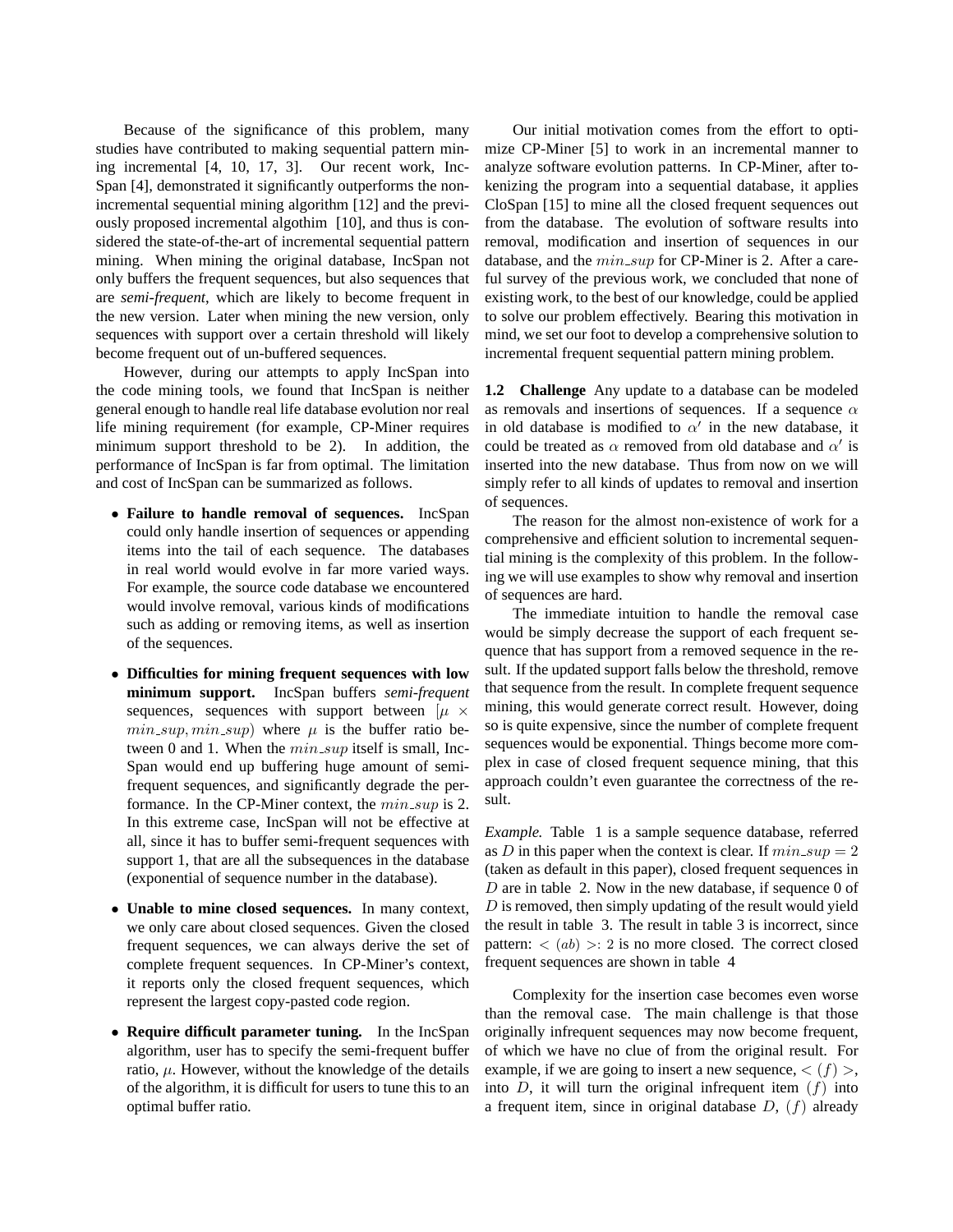| SeqID | Sequence                         |
|-------|----------------------------------|
|       | $\langle (ab)(d) \rangle$        |
|       | $\langle (ab)(c)(d) \rangle$     |
|       | $\overline{\langle} (ab)(ce)(f)$ |

Table 1: A Sample Sequence Database D

| Pattern                   | Support   Support List |
|---------------------------|------------------------|
| $\langle (ab) \rangle$    | 0, 1, 2                |
| $\langle (ab)(c) \rangle$ |                        |
| $\langle (ab)(d) \rangle$ | 0, 1                   |

Table 2: Closed frequent sequences for D

has a support of 1. However, this information don't appear either in the final mining result nor some intermediate data structure, e.g. prefix tree.

Rather than mining everything from scratch, IncSpan solves the insertion problem by buffering some infrequent sequences with relatively high probability to become frequent in the updated database, and thus reduces some search space in incremental mining. Despite the fact that IncSpan can only handle the removal case, it also suffers from other defects that are fatal in certain circumstances. Since IncSpan doesn't maintain any tree-like data structure, it will be very expensive to perform closeness checking. It is necessary to design a more general and effective solution to the incremental mining problem.

**1.3 Our Contribution** In this paper, we propose CISpan, a Comprehensive Incremental mining algorithm of Closed Sequential Pattern. We attack this problem in a divide and conquer manner, separating insertion case and removal case apart from each other. The key idea behind CISpan is to build a tree-like data structure named *incremental lattice* to store all the frequent sequences appearing in the inserted sequences, while for removal case directly update the intermediate mining data structure, namely prefix lattice, of the original database. Both of these two operations are very cheap. For *incremental lattice*, the number of nodes is limited by involving only items within the inserted sequences. Handling the removed sequences is even cheaper since it will only be a side effect of recovering the original prefix lattice, which is a compact representation of all the frequent sequences within the database. Then we merge the original prefix lattice with the incremental lattice, apply closed checking algorithm to mine closed sequences, and finally output the frequent sequences. By disabling the closed checking step, we can also output the complete set of frequent sequences. The final merged lattice in CISpan is exactly the same as the one mining from scratch, which

| Pattern                   | Support   Support List |
|---------------------------|------------------------|
| $\langle (ab) \rangle$    |                        |
| $\langle (ab)(c) \rangle$ | 1.2                    |

Table 3: Incorrect closed sequences for  $D$  after seq 0 is deleted by simply updating the result

| Pattern                   | Support   Support List |
|---------------------------|------------------------|
| $\langle (ab)(c) \rangle$ |                        |

Table 4: Correct closed sequences for  $D$  after seq 0 is deleted.

means the performance will not degrade by accumulatively applying CISpan on a series of database.

Our CISpan is a comprehensive algorithm for incremental sequential pattern mining. Our contributions are summarized as following:

- CISpan can handle all kinds of updates to the database, not limited only to insertion and appendage.
- CISpan can mine both closed and complete frequent sequences. We have both versions implemented.
- CISpan can effectively mine frequent sequences with all possible minimum support threshold, even as low as 2. Our evaluation on real database transformed from Linux Kernel source code is based on the minimum support of 2, in which case IncSpan simply becomes non-incremental.
- CISpan performs linearly to a wide range of various support threshold, sequence length, sequence number and modification rate.
- We provide an effective algorithm for software evolution study. Tools using sequential mining algorithms can now be extended with CISpan to analyze software evolution patterns. We also demonstrated the effect of applying CISpan into one of the code mining tools, CP-Miner, as a case study.

We compare CISpan's complete frequent sequence mining version with IncSpan, since IncSpan cannot mine closed frequent sequences. For every test case which IncSpan can finish mining, CISpan could also successfully mine, with a better performance. For all these test cases, CISpan outperforms IncSpan by an average 3.4 times speedup.

We also test CISpan's performance with original CloSpan on our real database from source code. Inc-Span simply cannot handle this case at all. On average, we see 42 times speedup of incremental mining compared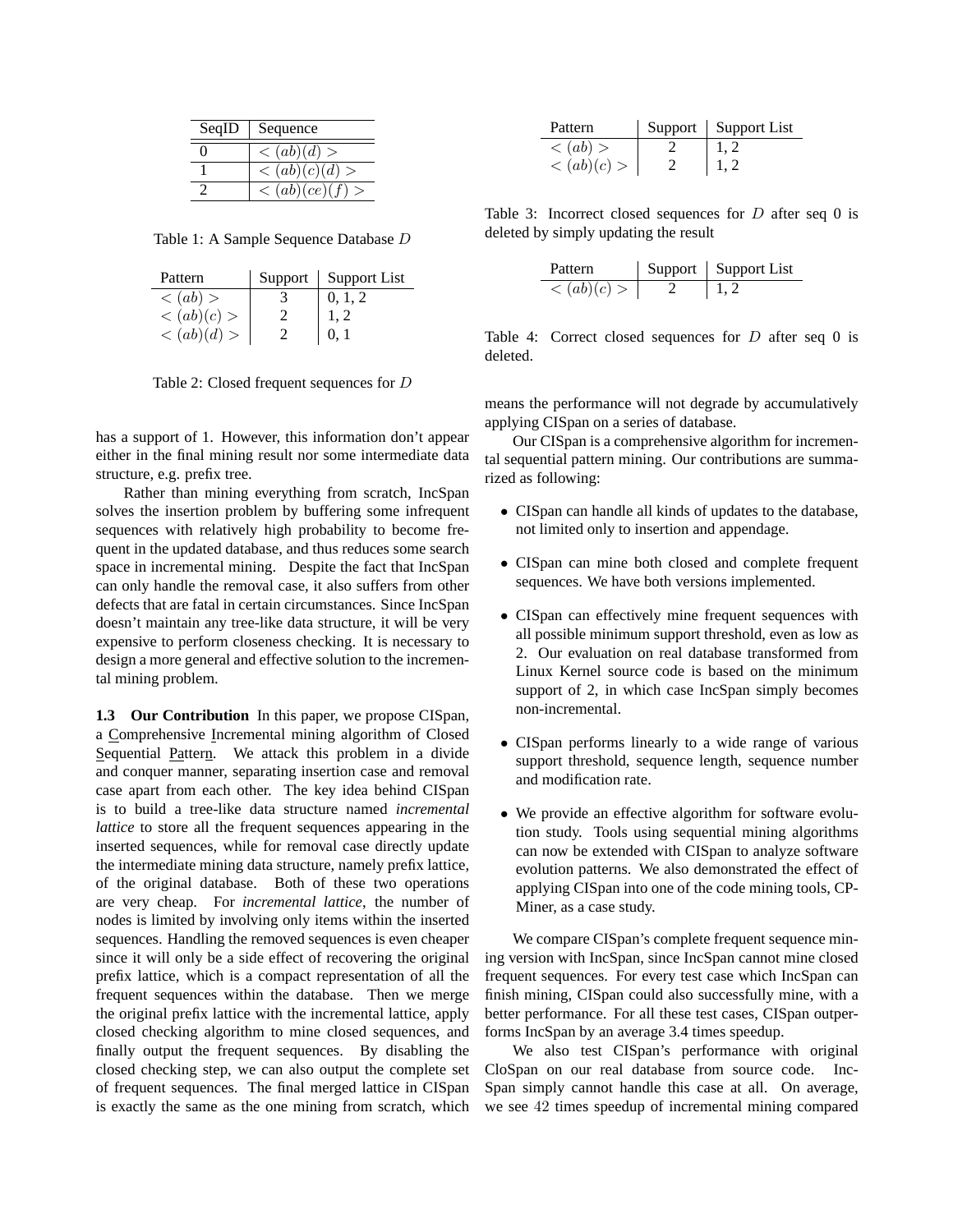to CloSpan [15] on the real source code database transformed from Linux kernel. We also evaluate CISpan's performance on multiple increments of source code database, which shows that even for 20 versions' difference, CISpan still performs 4.5 times faster than mining from scratch using CloSpan.

## **2 Preliminary Concept**

Let  $IT = \{i_1, i_2, ..., i_k\}$  be a set of all items. A subset of IT is called an *itemset*. A *sequence*  $s =$  $(t_i \subseteq IT)$  is an ordered list. The *length*,  $l(s)$ , is the total number of items in the sequence, i.e.,  $l(s) = \sum_{i=1}^{n} |t_i|$ . A sequence  $\alpha =$  is a *sub-sequence* of another sequence  $\beta = < b_1, b_2, ..., b_n >$ , denoted as  $\alpha \sqsubseteq \beta$ , if and only if  $\exists i_1, i_2, ..., i_m$ , such that  $1 ≤ i_1 < i_2 < ... <$  $i_m \leq n$  and  $a_1 \subseteq b_{i_1}, a_2 \subseteq b_{i_2}, ..., and a_m \subseteq b_{i_m}$ .

A sequence database,  $D = \{s_1, s_2, ..., s_n\}$ , is a set of sequences. The *support* of a sequence  $\alpha$  in D is the number of sequences in D which contain  $\alpha$ ,  $support(\alpha) = |\{s | s \in D\}$ and  $\alpha \subseteq s$ . The *support list* of a sequence  $\alpha$  in D is a list of sequence IDs containing α. So the length of *support list* for  $\alpha$  is the *support* of  $\alpha$ . Given a minimum support threshold, *min sup*, a sequence is *frequent* if its support is no less than *min sup*. The set of *frequent sequential patterns, FS*, includes all the frequent sequences. The set of *closed frequent sequential patterns*, is defined as follows,  $CS = {\alpha | \alpha \in FS \text{ and } \exists \beta \in FS \text{ such that } \alpha \subseteq \beta$ and support( $\alpha$ ) = support( $\beta$ ). Since CS includes no sequence which has a super-sequence with the same support, we have  $CS \subseteq FS$ . The problem of *closed sequence mining* is to find CS above a minimum support threshold. Table 2 shows the closed frequent sequences for D in table 1.

The projected database of a sequence  $\alpha$  consists of all the suffix of sequences that contain  $\alpha$  (formal definition in CloSpan [15]). For example, the projected database for  $\langle$  (b) > in D is  $D_{\langle b \rangle} = \{ \langle d \rangle >, \langle c \rangle (d) >, \langle d \rangle$  $(ce)(f) >$ ; and  $D_{<(a)(c)>} = \{<(d)>, (e)(f)>\}.$ 

A *prefix tree T* is a tree that represents the set of frequent subsequences in a database. Each node  $p$  in  $T$  has a tag labelled with *s* or *i*. *s* means the node is a starting item in an itemset; *i* means the node is an intermediate item in an itemset. Figure 1 shows the prefix tree for  $D$ . The representation for each node follows the form:< item : support >. Each circle in the figure represents a *children pointer* of each node, which points to a vector filled by pointers to all the children nodes.

A closer examination at Figure 1 would reveal the fact that the subtrees of the two nodes  **and**  $**k** >: 3$ are exactly the same. This is because the projected databases  $D_{\langle b \rangle}$  and  $D_{\langle (ab) \rangle}$  are exactly the same. It would be a waste if we produce and store two copies of the subtrees in this case. CloSpan [15] optimizes the prefix tree by making nodes with same projected database share the same children.



Figure 2 is the data structure in CloSpan, namely *prefix sequence lattice*. Subtree sharing of two nodes is simply done by pointing to the same *children pointer*. In this case, node  **and**  $**k**<sub>i</sub> >: 3$  **share the same subtree, thus** we only need to produce and store the subtree once.



Figure 2: Prefix sequence lattice of D.

We define that a sequence  $\alpha$  *appears* in a database D if  $\alpha$  is a subsequence of one of D's sequences. Formally,  $\alpha$ *appears* in D if and only if  $\exists s$  such that  $s \in D$  and  $\alpha \subseteq s$ , or simply *support* $(\alpha) \ge 1$  in *D*.

#### **3 CISpan Overview**

Given the original database  $D$  and an updated database,  $D'$ , CISpan models all updates as removal of sequences from  $D$  and insertion of sequences to  $D'$ . For example, table 5 shows the updated database  $D'$  after modification of sequence 0 in the example database D. CISpan will model this update to a removal of sequence  $0$  in  $D$  and an insertion of sequence 0 in  $D'$ . Figure 4 illustrates the update model from  $D$  to  $D'$ . We use  $U$  to represent the unchanged sequence set in  $D$  and  $D'$ ,  $R$  for the removed sequence set in  $D$ , and  $I$  for the inserted sequence set in  $D'$ . All kinds of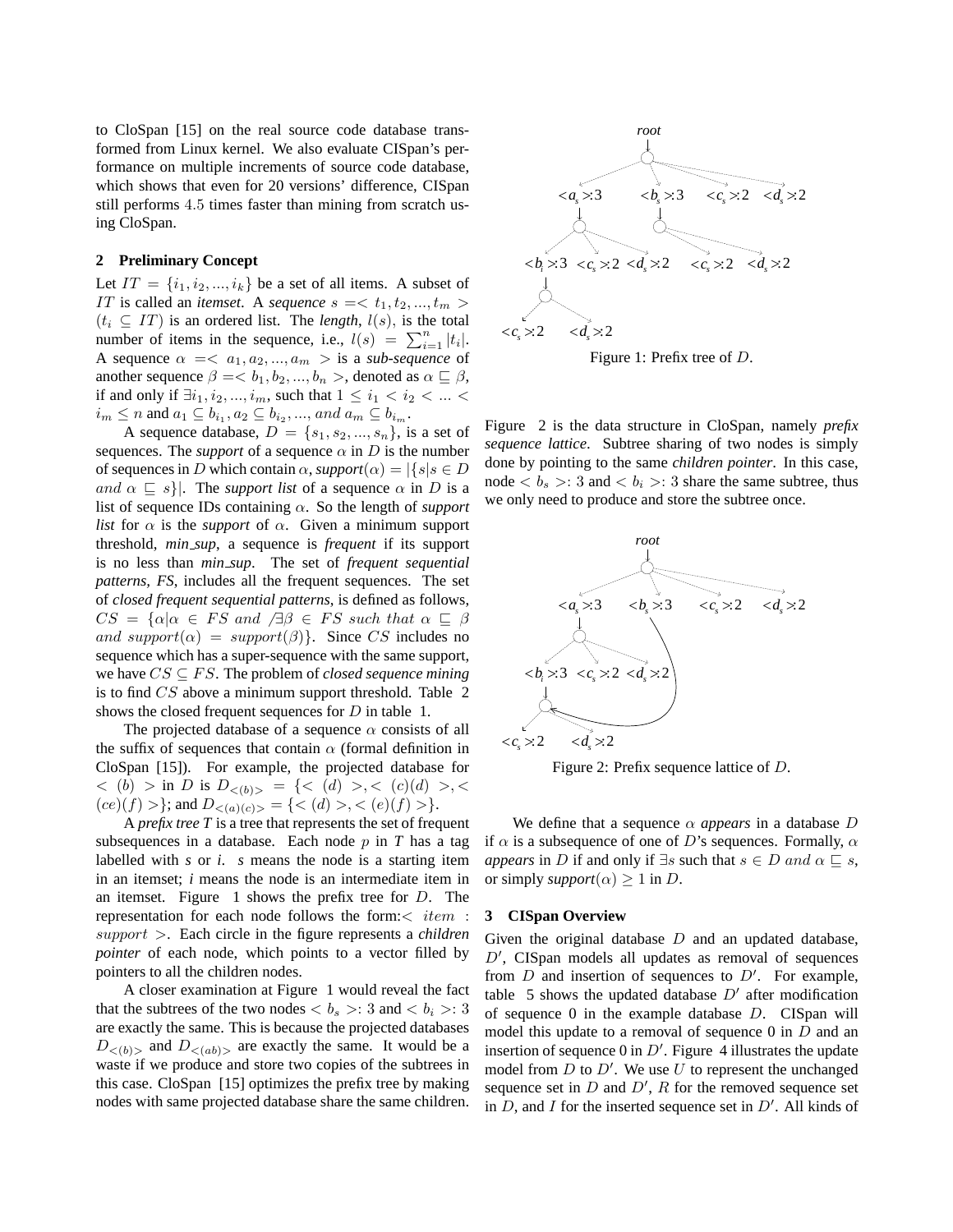

Figure 3: Overview of CISpan.  $L_i$  is the incremental lattice, and  $L'_o$  is the original prefix lattice after being updated for removed sequences.  $L'$  is the merged lattice. Arrows from the database to the lattices indicate where the nodes in the lattices come from. Each node in  $L_i$  corresponds to an item appears in I, while nodes in  $L'_o$  are items appear in U. Arrow from lattice  $L_i$  to database  $D'$  indicates that we calculate the support of sequences in  $L_i$  from  $D'$  as a whole, not only in  $I$ .

possible updates for  $D$  are covered in this simple model.



Figure 4: Database update model.

| SeqID | Sequence                      |
|-------|-------------------------------|
|       | $\langle (a)(f) \rangle$      |
|       | $\langle (ab)(c)(d) \rangle$  |
|       | $\langle (ab)(ce)(f) \rangle$ |

Table 5: Sample Sequence Database  $D'$ 

While mining  $D$  from scratch using CloSpan, we store the intermediate prefix lattice  $L<sub>o</sub>$ . Because  $L<sub>o</sub>$  is an acyclic graph rather than a tree, simple recursive traversal is not enough to store the subtree sharing information. CISpan solves this by numbering each node with a unique node ID in the lattice, so for each node we can exactly identify every child node through the node ID.

When mining  $D'$  incrementally, CISpan algorithm follows a divide and conquer strategy. Figure 3 shows the overview of CISpan. We handle the removal and insertion of sequences separately. For the insertion case, we build a small lattice called *incremental prefix lattice*,  $L_i$ , that contains only the frequent sequences *appearing* in I. For the removal case, we update the nodes correpondingly when retrieving the lattice  $L_o$ . We refer to this updated lattice  $L'_o$ . Then we merge updated  $L'_o$  with  $L_i$ , and form a lattice  $L'$  for  $D'$ . Our merging algorithm guarantees that this  $L'$  is exactly the same as the one if we mine  $D'$  from scratch using CloSpan. Finally, we output all the frequent sequences based on  $L'$ . To output only the closed frequent sequences, we apply the non-closed sequence elimination algorithm in CloSpan [15] to  $L'$  and output only the closed frequent sequence set.

We define  $IS$  as all the frequent sequences in  $D'$  that *appear* in *I*. More formally,  $IS = \{s | support(s) \in \mathcal{S} \mid \mathcal{S} \in \mathcal{S} \}$  $D' \geq min\_sup$  and  $\exists s'$  such that  $s' \in I$  and  $s \subseteq s'$ . The incremental lattice  $L_i$  contains all the sequences in  $IS$ . We also define  $US$  as sequences that are frequent in  $U$ . More formally,  $US = \{s | support(s) \in U \geq min\_sup\}$ .  $L'_o$ contains all the sequences in US. Lemma 3.1 forms the fundamental of our divide and conquer idea.

LEMMA 3.1.  $FS = IS \cup US$ 

*Proof.* Based on the definition,  $IS \subseteq FS$  and  $US \subseteq FS$ , so  $IS \cup US \subseteq FS$ . Assume a sequence  $\alpha \in FS$  that  $\alpha \notin IS \cup US$ . Then  $\alpha \notin IS$  and  $\alpha \notin US$ . Since  $\alpha \notin IS$ , then all of  $\alpha$ 's support must be from US; and since  $\alpha \notin US$ , then  $\alpha$  must not be frequent in US, which means  $\alpha$  isn't frequent in  $D'$ . This is contradictory to the assumption. Thus we have:  $FS = IS \cup US$ .  $\square$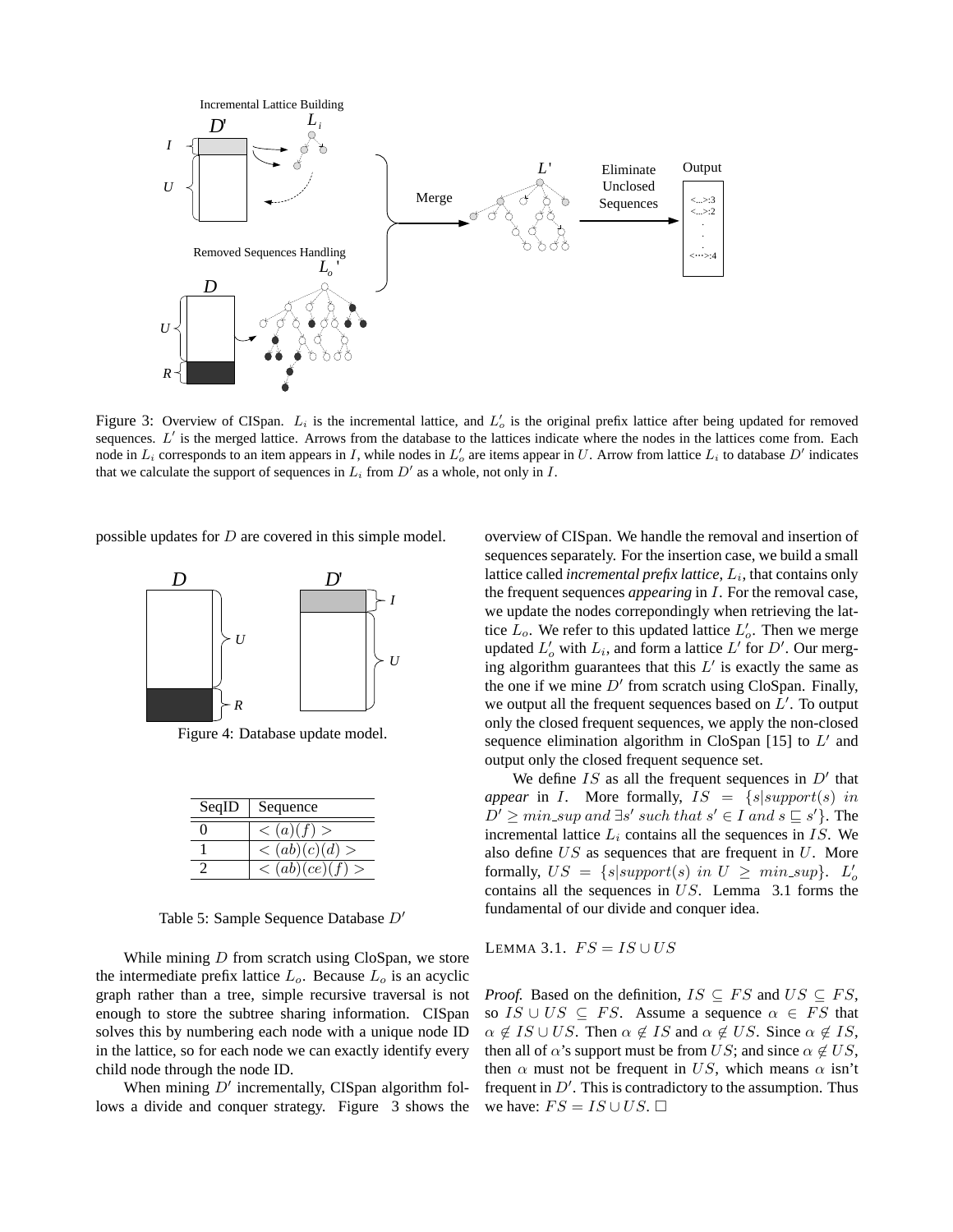#### **4 Incremental Lattice Building**

As shown in section 1, inserted sequences may introduce new frequent items. Following is another example to further reveal that the complexity of inserted sequences is not only limited to introducing new frequent *items*.

*Example.* Figure 5 shows a prefix tree for different databases  $D_1 = \{ \langle (a)(b) \rangle, \langle (a)(c) \rangle, \langle (b)(c) \rangle \};$  $D_2 = \{ \langle b \rangle(a) \rangle, \langle c \rangle(a) \rangle, \langle b \rangle(c) \rangle; D_3 = \{ \langle b \rangle, \langle d \rangle, \langle d \rangle, \langle d \rangle, \langle d \rangle \}$  $(b)(a)$ ,  $\lt$   $(a)(c)$ ,  $\lt$   $(c)(b)$ , etc. All these databases have the same prefix tree, and they share the same frequent sequences:  $FS = \{ \langle a \rangle >: 2, \langle b \rangle >: 2, \langle c \rangle >: 2 \}.$ Now if we insert a new sequence,  $\alpha = \langle (a)(b)(c) \rangle$ , to each of these databases, different databases will yield different frequent sequences. Note in  $\alpha$ , all of the items were frequent in original databases. Now given that all items in inserted sequences were frequent in original database, and also given the original mining data structure, the prefix tree in Figure 5, we still can't tell the final result without looking into the whole database.



Figure 5: Prefix tree for various possible databases.

The fundamental reason for the complexity of insertion is that by only buffering information about frequent sequences, inserted sequences may always turn some original un-buffered sequences into frequent ones. In other words, by buffering only frequent sequences (or their tree-like representation, e.g., prefix lattice), we cannot avoid scanning the whole database in order to mine the final frequent sequences.

IncSpan solves the insertion problem by buffering additional semi-frequent sequences with relatively high probability to become frequent in the updated database, and thus reduces some search space in incremental mining. Even though, it still needs to scan the whole database for new items. Also when update percentage becomes relatively high, some originally infrequent sequences are likely to become frequent, in which case that buffering semi-frequent sequences cannot help much.

The bottleneck of prefix tree based algorithms [12, 15, 4] is multiple scans of the whole database. The number of scans of the database is proportional to the number of nodes in the prefix tree. After identifying this, our design philosophy is to build a concise prefix lattice with sufficient information we need to handle the inserted case. In practice, this *incremental prefix lattice*,  $L<sub>i</sub>$ , contains only the frequent sequences in  $D'$  that *appear* in  $I$ . We name this process *Cross Module Mining*.

In cross module mining, the  $L_i$  is built in the CloSpan manner. The difference with CloSpan is that every sequence in  $L_i$  has to be not only frequent, but also has to satisfy the *cross module mining property*.

PROPERTY 4.1. *Cross Module Mining Property: If sequence*  $\alpha$  appears *in* I, then we say  $\alpha$  *satisfies cross module mining property.*

The reason we name this step *cross module mining* is that given  $D'$  is formed by 2 modules,  $I$  and  $U$ , we only mine the sequences appear in I, however we have to *cross the module* to count its support from  $U$  and  $I$  together.

Algorithm 1 illustrates the framework of cross module mining. We scan the database once, and find all the frequent items that appear in I, and the incremental lattice only contains these items. Note we still count the support of an item in the complete  $D'$ , not only in  $I$ . *IncCloSpan*, as shown in algorithm 2, is the recursive function that builds the incremental lattice,  $L_i$ . It follows the same behavior as original *CloSpan*, with only difference that in addition to checking the next level item is frequent or not, it further checks whether the corresponding sequence appears in I or not (line 7, first condition). This is simply done by checking whether the ID of each sequence containing  $i$  is within  $I$ or not. Every sequence in  $L_i$  must be frequent and must *appears* in I. Figure 6 is the incremental lattice for the inserted sequence in D'. In this case,  $I = \{ \langle a \rangle (f) > \}.$ 

**Algorithm 1** Cross Module Mining  $(D', min\_sup, L<sub>i</sub>)$ 

**Require:** A database  $D'$ , partitioned by I and  $U$ ; and  $min\_sup$ . **Ensure:** The incremental prefix lattice  $L_i$ 

1: Scan  $D'$  once, find every item i such that

- at least one sequence containing  $i$  in  $D'$  appears in  $I$ , and
- *i* is frequent in  $D'$ .
- 2: **for** every such item  $i$  **do**
- 3:  $s \Leftarrow < i >$ ;
- 4: IncCloSpan  $(s, D'_s, min\_sup, L_i)$

5: **end for**



Figure 6: Incremental Prefix lattice for  $D'$ . Only sequence  $\langle a \rangle(f)$  > is inserted.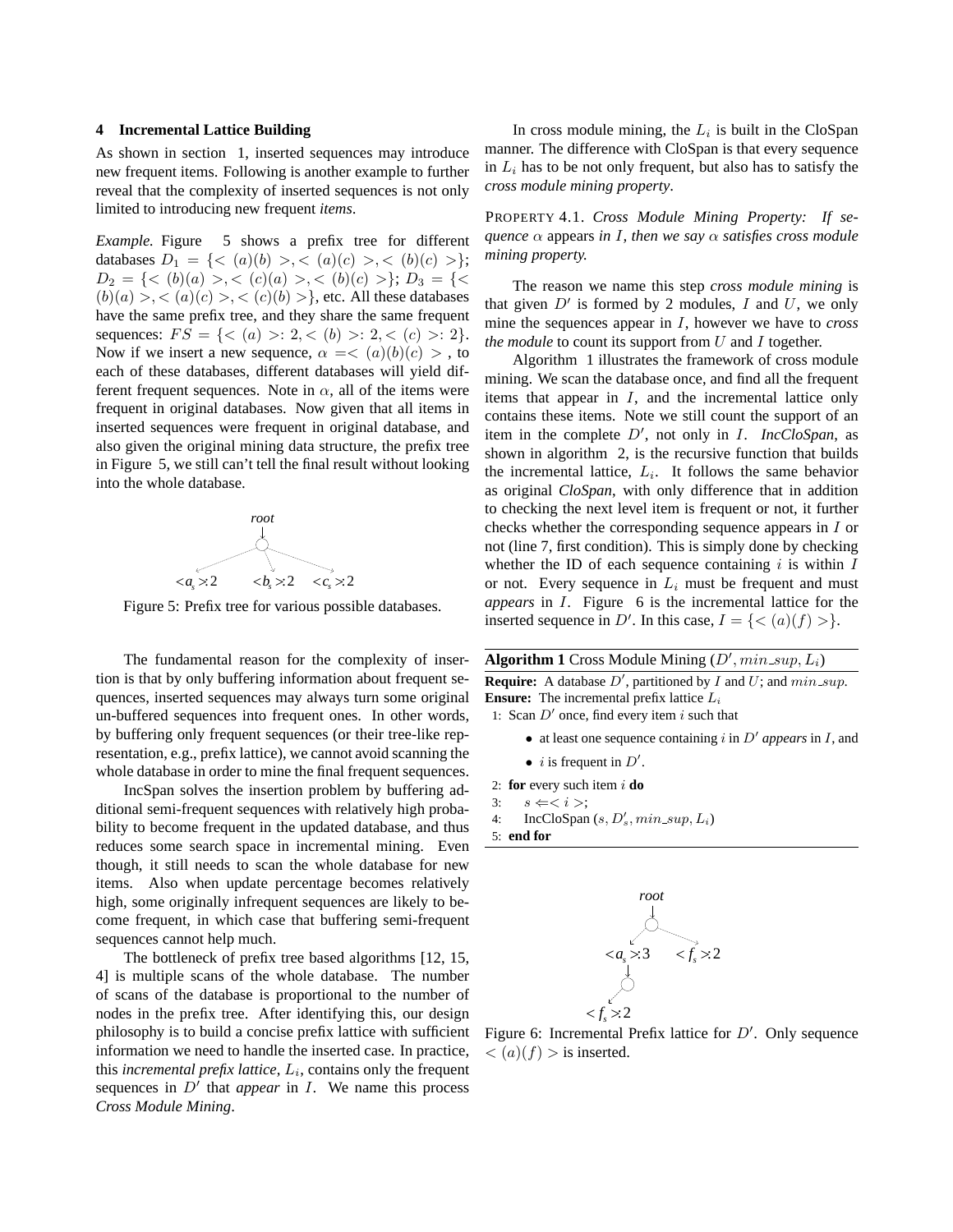| <b>Algorithm 2</b> IncCloSpan(s, $D'_s$ , $min\_sup$ , $L_i$ ) |  |  |  |
|----------------------------------------------------------------|--|--|--|
|----------------------------------------------------------------|--|--|--|

**Require:** A sequence s, a projected DB  $D'_s$ , and  $min\_sup$ **Ensure:** The incremental prefix lattice  $L_i$ .

- 1: Insert s into  $L_i$ ;
- 2: Check whether a discovered sequence  $s'$  exists s.t. s and  $s'$ share the same projected database;
- 3: **if** such  $s'$  exists **then**
- 4: Share the *children pointer* of  $s'$  with  $s$  in  $L_i$ ;
- 5: **return**;
- 6: **end if**
- 7: Scan  $D'_s$  once, find every item i such that
	- at least one sequence containing  $i$  in  $D'_s$  *appears* in  $I$ , and
	- *i* is frequent in  $D'_s$ , and
	- s can be extended to  $s \diamond_i i$  or  $s \diamond_s i$ ;
- 8: **if** no valid i available **then**
- 9: **return**;
- 10: **end if**
- 11: **for** each valid i **do**
- 12: Call IncCloSpan( $s \circ_i i, D'_{s \circ_i i}, min\_sup, L_i$ );
- 13: **end for**
- 14: **for** each valid  $i$  **do**
- 15: Call IncCloSpan( $s \circ_s i$ ,  $D'_{s \circ_s i}$ ,  $min\_sup$ ,  $L_i$ );
- 16: **end for**
- 17: **return**;

LEMMA 4.1. *Every sequence in IS must also appear in*  $L_i$ , *and its information (support, support list, etc) is the same as in case of mining D' from scratch.* 

Lemma 4.1 shows the nice property of  $L_i$ . Not only it completely solves all the complexities for the insertion case, it also retains the final prefix lattice structure as well as all information of these nodes appearing in I.

We claim that it is very cheap to build  $L<sub>i</sub>$  given that the modification ratio is not large. Since  $I$  is very small compared to the whole database, there are only a small number of items within  $I$ , so our incremental prefix lattice is also small. So we only have a small number of scans of the database  $D'$ . For example, for the real database transformed from Linux kernel 2.6.20.1 source code, there will be only 206 nodes in the incremental prefix lattice (based on the result from 2.6.20), compared to 697430 nodes in original prefix lattice.

#### **5 Handle the removed sequences**

Removed sequences are simply handled as a side effect when we retrieve the original lattice,  $L<sub>o</sub>$ . When we retrieve each node in  $L_0$ , we check each sequence ID in the support list of this node. If we find  $k$  of them are in  $R$ , then we decrease the support of this node by  $k$ . After decreasing support, if we find that the support of a node falls below  $min\_sup$ , then we simply remove this node and all its sub-lattice from  $L_0$ . After we are done with retrieval and removed sequences update, we have a lattice,  $L'_o$ , containing all the frequent sequences in U. Figure 7 is the  $L'_o$  when we mine D' based on D.



Figure 7: Retrieved Prefix lattice of D. Sequence  $\lt$  $(ab)(d) >$  is removed, causing support for  $\langle (a_s) \rangle$ ,  $\langle (b_s) \rangle$  and  $\langle (b_i) \rangle$  to decrease. Also the 3  $\langle (d_s) \rangle$ nodes are removed.

LEMMA 5.1. *Every sequence in US must also appear in*  $L'_o$ *.* 

#### **6 Merging the two lattices**

With  $L_i$  and  $L'_o$  built up, we now can claim the following theorem based on lemmas 3.1, 4.1 and 5.1.

THEOREM 6.1. *Completeness: Every sequence in FS is contained in*  $L_i$  *or*  $L'_o$ *, or both.* 

This theorem guarantees that we have the complete information about the  $FS$ . However, there may be competing information between  $L_i$  and  $L'_o$ , so the goal of the merging algorithm would be to eliminate all competing/redundant information, and finally generate a lattice,  $L'$ , that is the same as one mining from scratch.

The principle for the merging algorithm is based on lemma 4.1, that whenever there is competing information, we should follow the information in  $L_i$ . Since the majority of nodes will be in  $L'_o$ , so we should merge  $L_i$  into  $L'_o$  while walking through  $L_i$  and  $L'_o$  simultaneously.

In order to preserve the children-sharing property of the prefix lattice, we need to mark each node whether we have already visited it or not. When we reach two nodes with different values of this mark, it suggests we need to merge or split the nodes in  $L'_{o}$  in some way.

We start by calling Merge(oRoot, iRoot), and the algorithm will visit all the nodes in  $L_i$  and the corresponding ones in  $L'_o$ . We first replace the support and support list in oNode with the ones in iNode (line 1), ensuring that the information is updated according to  $L<sub>i</sub>$ . Then for every child of iNode, namely iChild, we find the corresponding node in oNode, namely oChild. If there is no such child in oNode, we add a new one (line 10 to 12).

Based on the visit history of the two children (visited value), there could be totally four cases. Different strategies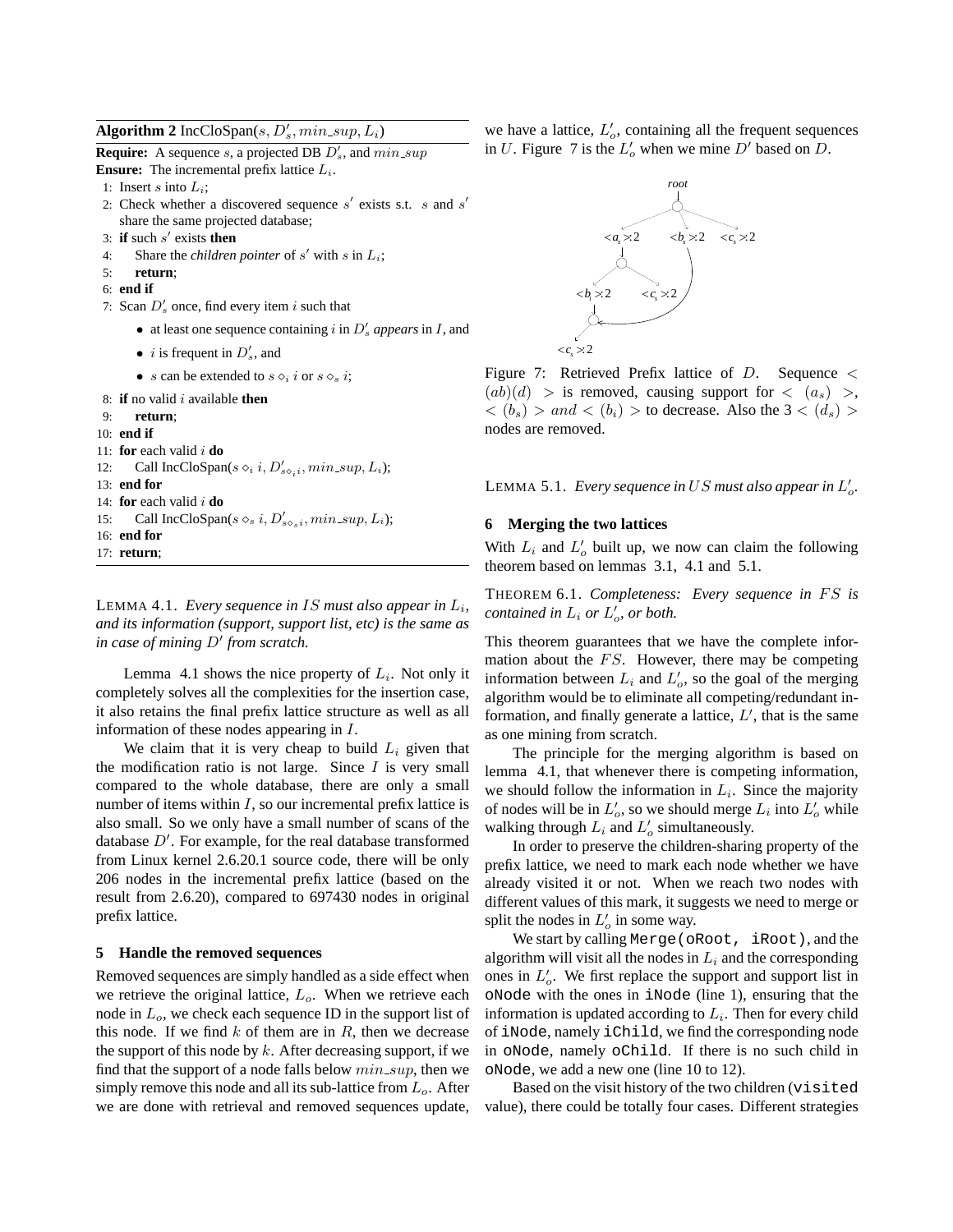#### **Algorithm 3** Merge (oNode, iNode)

**Require:** Two nodes in  $L'_{o}$  (oNode) and  $L_{i}$  (iNode). **Ensure:**  $L_i$  is merged into  $L'_o$ . 1: copy iNode's support and support list to oNode; 2: oNode.visited  $\Leftarrow$  true; 3: iNode.visited  $\Leftarrow$  true; 4: **if** iNode has no children **then** 5: return; 6: **end if** 7: **for** iChild⇐ every child of iNode **do** 8:  $oChild \Leftarrow find\_child\_from(oNode, iChild);$ 9: **if** oChild = EMPTY **then** 10:  $oChild \Leftarrow new node same as iChild;$ 11: add child (oNode, iChild); 12: oChild.visited  $\Leftarrow$  false; 13: **end if** 14: **if** (oChild.visited = false) **AND** (iChild.visited = false) **then** 15: iChild.last\_visit  $\Leftarrow$  oNode; 16: MERGE(oChild, iChild); 17: **else if** (oChild.visited  $=$  false) **AND** (iChild.visited  $=$  true) **then** 18: oNode.Children  $\Leftarrow$  iChild.last\_visit.Children; 19:  $iChilduast_visit \Leftarrow oNode$ : 20: return; 21: **else if** (oChild.visited = true)  $AND$  (iChild.visited = false) **then** 22: Make a new copy of oNode.Children and all the children nodes; 23: oNode.Childfen  $\Leftarrow$  the new copy of previous step; 24:  $oChild \Leftarrow find\_child\_from(oNode, iChild);$ 25: iChild.last\_visit  $\Leftarrow$  oNode; 26: MERGE(oChild, iChild); 27: **else** 28: **if** oChild is not a child of iChild.last visit **then** 29: oNode.Children  $\Leftarrow$  iChild.last\_visit.Children; 30: **end if** 31:  $iChild. last\_visit \Leftarrow oNode;$ 32: return; 33: **end if** 34: **end for**

are applied to different cases.

#### 1. **Case 1: Both unvisited**

Line 15 - 16 in algorithm 3 corresponds to this most trivial case. All we need to do is to recursively call Merge again.

2. **Case 2: Merge** Figure 8 illustrates the case iChild is visited while oChild is not. Line 18 - 20 in algorithm 3 corresponds to this case. This indicates we need to merge nodes in  $L'_{o}$ . In this case, we need the information about which node to merge with. This information is kept in a pointer last\_visited within every node in  $L'_i$ . Every time an iChild is vis-



Figure 8: Example of the merge case.

ited, its last\_visited points to the current oNode. Thus we could do merging by simply modifying the Children pointer of oNode to point to the one in last\_visit (Line 18). After the merging of nodes, we don't need to further continue the recursion on this branch, since it has already been visited once previously.

3. **Case 3: Split**



Figure 9: Example of the split case.

Figure 9 and line 22 - 26 in algorithm 3 correspond to the case when oChild is visited yet iChild is not. This indicates we need to split nodes in  $L'_{o}$ . In this case, we need to make a new copy of the Children pointer of oNode, and all the children nodes in it. Note we have to make a copy of Children from oNode rather than iNode, because the former may contain more children. Then we continue the recursion.

## 4. **Case 4: Both visited**

When both iChild and oChild are visited (line 28 - 32), it is not safe if we directly stop searching this branch. There may be a tricky case that the graph structure of  $L_i$  and  $L'_o$  are not corresponding to each other. Figure 10 illustrates one example. In figure 10, both iChild and oChild are visited. However, the structures of the two lattices are not the same. We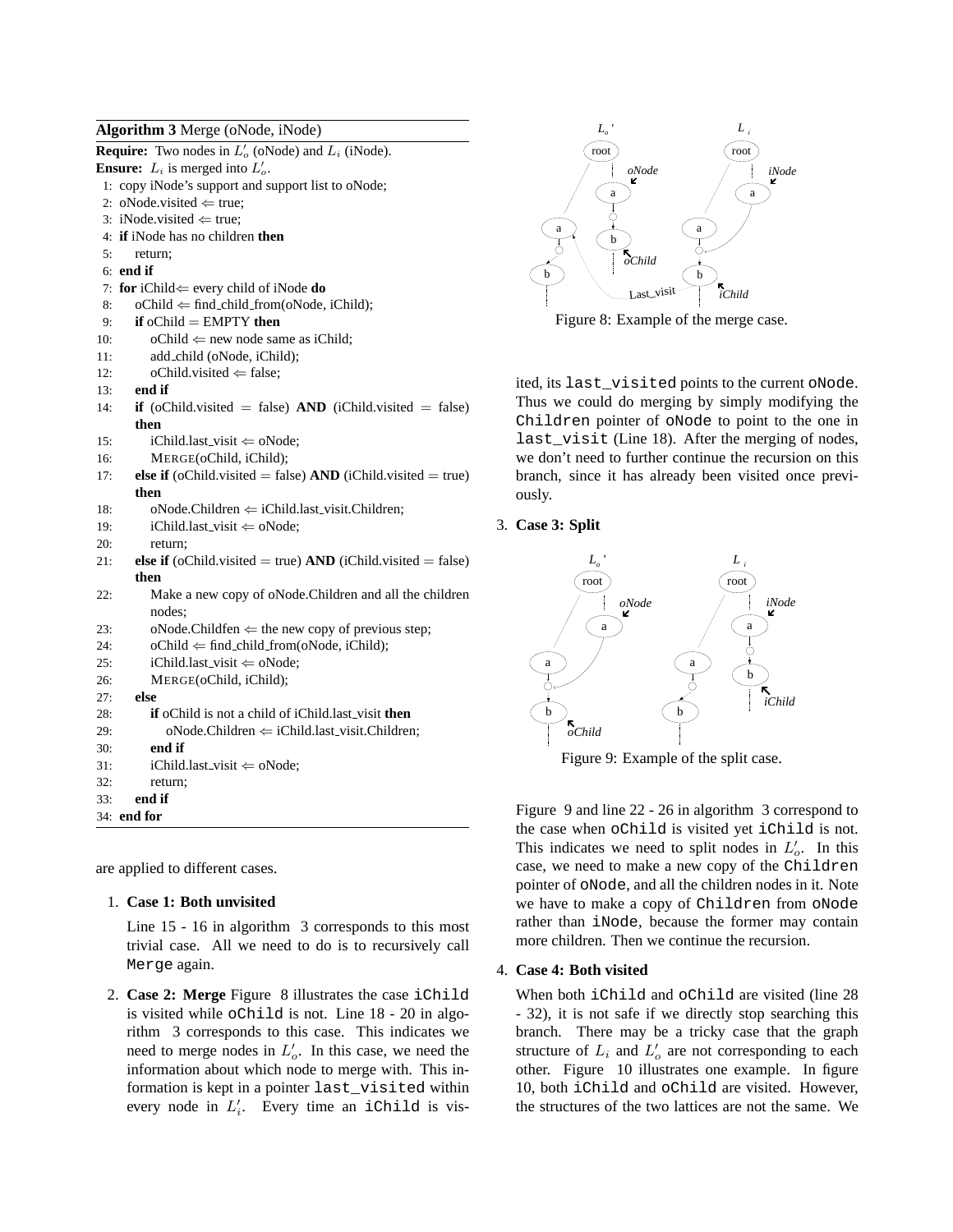

Figure 10: Example to show a case that both node are visited in  $L'_o$ .

can detect this by testing whether oChild is the child of last\_visit (Line 28). If not, then we need to restructure  $L'_o$ , simply by modifying the Children pointer of oNode (Line 29).

The merged prefix lattice,  $L'$ , now contains the complete set of frequent sequences of  $D'$ . Figure 11 shows the merged prefix lattice of  $L_i$  shown in Figure 6 and  $L'_o$  shown in Figure 7. Assume the prefix lattice we get in mining  $D'$  from scratch is named  $L'_{search}$ , we claim that  $L'$  is exactly the same as  $L'_{seratch}$ , which means after the merge,  $L'$  contains complete and non-redundant information.



Figure 11: Merged  $L'$  for  $D'$ .

# THEOREM 6.2. *Soundness and Completeness:*  $L' = L'_{scratch}$

*Proof.* Recall the properties of  $L'_{scratch}$ :

- 1. Contains all the frequent sequences in  $D'$ .
- 2. If two sequences have the same projection database, then they share the same sub-lattice.

We have to prove that  $L'$  also satisfies these 2 properties. The first property is simply proved in theorem 6.1. If two sequences,  $\alpha$  and  $\beta$  have the same projection database, then they must have the same support list in  $D'$ . Then this  $\alpha$  (or  $\beta$ ) could either *appear* in I or not. If so, they will share the same sub-lattice in  $L_i$ , and by construction we retain this structure in  $L'$ . If not, then they share the same sub-lattice in the original lattice,  $L<sub>o</sub>$ , and we don't even visit these nodes during merging, so the structure is also retained.  $\square$ 

#### **7 Evaluation**

We evaluate the performance of CISpan from two aspects. First, we compare the performance of CISpan with Inc-Span [4]. Because IncSpan can only handle *insertion* and *append* operation to database, so we only generate test cases that IncSpan can handle. On every test case which IncSpan can handle, our experimental result suggests CISpan can also handle that, with better performance. The performance gap between CISpan and IncSpan gets larger as performance degrades. Among all the test cases we used, CISpan outperformed IncSpan by an average of 3.4 times and maximum of 15 times.

Then we compare CISpan integrated in CP-Miner to CloSpan on real databases transformed from 20 consecutive versions of Linux Kernel source code. IncSpan cannot mine this kind of databases at all since it cannot handle removal of sequences, and also it becomes non-incremental when minimum support threshold is 2. On average, CISpan is 42 times (with a maximum 230 times) faster than mining from scratch using CloSpan.

Our test bed was equipped with Dual core Intel Pentium D 3.0GHz processor, 1024KBytes L2 cache and 2 GBytes main memory. CISpan, IncSpan and CloSpan algorithms are written in C++ and compiled with -O3 optimization.

**7.1 Performance Comparison with IncSpan** All the experiments in this section is based on synthetic dataset generated by IBM data generator tool. The synthetic dataset generator can be retrieved from an IBM website, http://www.almaden.ibm.com/cs/quest. The parameters we used in the experiment are as follows [2]:

- D Number of sequences (in 1000s)
- C Average itemset per sequence
- T Average number of items in item set
- N Number of different items (in 1000s)

In order to use IncSpan, only two models of updates, inserting new sequences and appending items to sequences are used. We first generate the dataset using the default parameters suggested by the provider to the tool, D100C10T2.5N10. Then we examine the effect of changing each parameter on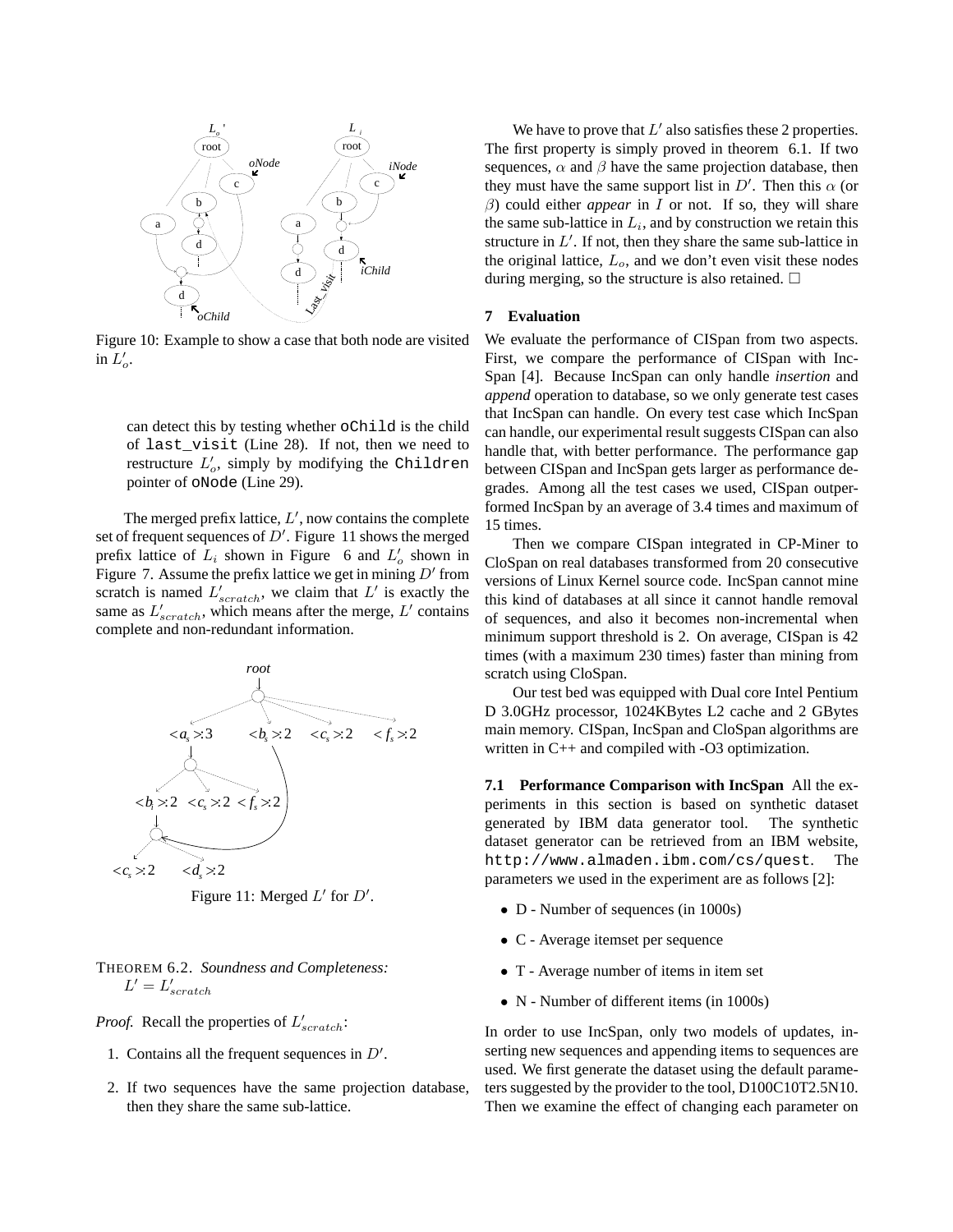

Figure 12: Performance results

the performances of CISpan and IncSpan. We set the semifrequent buffer ratio in IncSpan as 0.8, as suggested by [4]. We also tested the effect of modification rate and minimum support rate in evaluation. Modification rate stands for percentage of updated sequence from original date set.

Figure 12(a) shows the performance of both CISpan and IncSpan when minimum support varies. We used default dataset D100C10T2.5N10 with modification rate 20%. When minimum support gets larger, both algorithms get better performance.

Figure 12(b) shows effect of modification rate. Modification rate is the percentage of updated sequences. For example, if data set has 100,000 sequences (D100) and 10,000 of them were updated, the modification rate is 10%. Inc-Span's performance is much more sensitive to modification rate change as compared to CISpan.

Figure 12(c) shows how each algorithm is affected by length of sequence (parameter  $C \times T$ ). For all the test cases where the average length varied from 10 to 25, CISpan outperforms IncSpan and the performance gap gets larger and larger.

In Figure 12(d), we evaluate both CISpan and IncSpan on various total number of sequences (parameter D).

Figure 12(e) shows performance of each algorithm with various numbers of unique items (N). For example, when N=10, data set will contains 10,000 unique items. When N=100, CISpan is 16 times faster than IncSpan. From the result we can see CISpan is almost not affected at all by the number of unique items, while the performance of IncSpan degrades as the number gets larger.

**7.2 Linux Kernel Mining** In this section, we use the real database transformed from Linux Kernel source code to evaluate CISpan. A recent major version of Linux Kernel, version 2.6.20.x is chosen, that contain totally 21 different Linux kernel code, from 2.6.20, 2.6.20.1, 2.6.20.2, ... to 2.6.20.20. We integrated CISpan algorithm within CP-Miner, with modifications to other steps to mine the source code incrementally. We first mine the 2.6.20 version from scratch using CP-Miner. After that, we apply incremental mining to later 20 versions.We first mine them in an iterative manner, which means incremental mining is based on the immediate previous version's result. Then we test CISpan in an accumulative manner, that is, we mine every version based on the result of 2.6.20.

In figure  $13(a)$ , we first compare incremental mining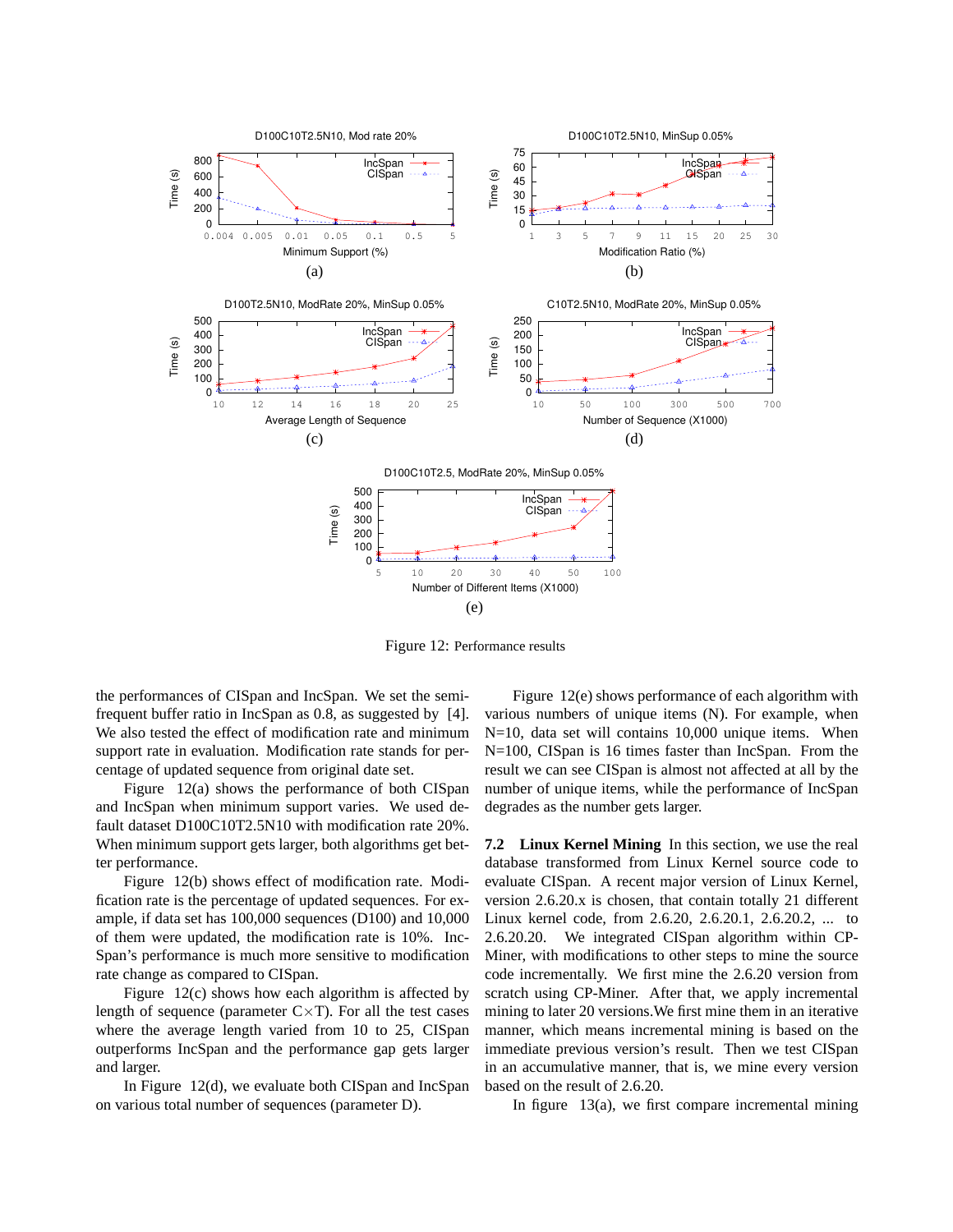

(c) Log size and # of incremented nodes for each version

(d) CISpan mining based on kernel 2.6.20 Figure 13: Incremental Mining of Linux Kernel 2.6.20.1 - 2.6.20.20

performance with mining from scratch. Since it takes around 40 minutes each time we mine the kernel source code from scratch, we only compared 8 versions (2.6.20.1 to 2.6.20.8) of kernel code mining from scratch to incremental mining. On average, CISpan outperforms CloSpan by 42 times.

We then incrementally mine all 20 versions one after another iteratively, e.g., mining 2.6.20.1 based on 2.6.20's result, 2.6.20.2 based on 2.6.20.1's result, etc. Figure 13(b) shows the time consumption and memory usage. On average, it takes 35 sec and 128.25 MBytes memory for each pass of incremental mining. Figure 13(c) shows the size of change log files and the size of incremental lattice,  $L_i$ , in number of nodes. Change log is a log or history of changes made to last version. Generally, big change log file suggests large amount of changes of source code from previous version, and correspondingly in CISpan it suggests large  $L_i$ . On average, the prefix lattice we get mining Linux Kernel code from scratch contains 701,339 number of nodes. This result shows in real life database, the performance of CISpan is sensitive to the change ratio of database. For example, incremental mining time for version 2.6.20.2 is significantly greater than other versions, due to the largest change log file size of that version.

Next, we incrementally mine the 20 kernel versions in an accumulative manner, that is, each time it is based on 2.6.20's mining result. Figure 13(d) shows time and memory usage.We can see from the result that the performance increases steadily with the accumulative changes of versions. In the end, when mining the last version, 2.6.20.20, CISpan takes 470 seconds and 173 MB of memory, which is still 4.5 times faster than mining from scratch.

# **8 Related Work**

Recently, several algorithms have been proposed for incremental mining and maintenance of sequential patterns, with two major approaches: (1) levelwise mining with candidate generate-and-test; and (2) incremental mining by keeping track of additional information.

[10] and [17] are two studies belonging to the first category. Both methods perform incremental mining with a candidate generate-and-test approach – the size- $(k + 1)$  candidates are generated from the size-k frequent sequences. Although the number of database scans could be potentially reduced with some careful handling based on some mathematical deductions, this approach still involves multiple scans of the whole database, as well as the generation of a large number of candidates.

[3], [11] and [4] belong to the second category by keeping track of additional information for incremental mining. Chang et al. [3] proposed an incremental approach to buffer the CSTree of the old database. This approach is also capable of mining the closed frequent sequences.

Parthasarathy et al. [11] proposed ISM which is based on SPADE, by maintaining a sequence lattice of an old database. The sequence lattice includes the frequent sequences and a negative border which includes sequences which are infrequent but their subsequences are frequent.

[4] proposed IncSpan which is based on PrefixSpan by buffering a set of semi-frequent sequences. A semi-frequent sequence is an infrequent sequence but its frequency is no smaller than  $\mu * min\_sup$  where  $\mu \in [0, 1]$ . When a sequence database grows, the semi-frequent sequences have a higher probability to become frequent. Therefore, by buffering those patterns, the number of database scan and projection